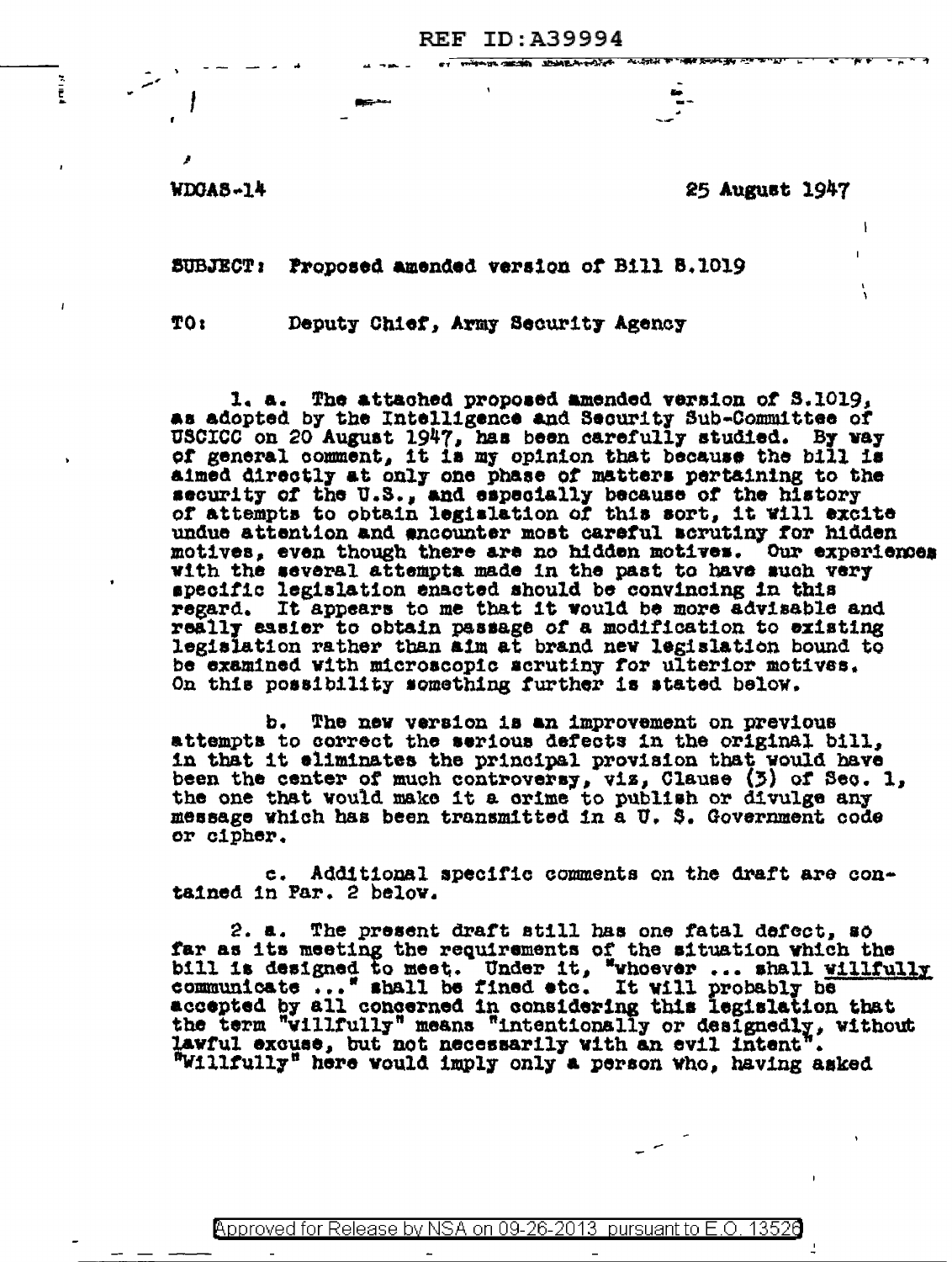ட்டையான போட்டி பாட்டுள்ளது கொட்டி பெய்யிட்டு விருந்து விருந்தில் பிருந்திய பாட்டி பெய்யிட்டுள்ளது. இந்த விருந்



permission to divulge or publish classified information and having been denied such permission, then proceeds to divulge or publish the information could be indicted for his willful disregard of the prohibition. It is not that sort of violation of security that has caused us more difficulties. Recent cases of leakage of classified information have come largely from more loose talk or thoughtless action, without any willful attempt to circumvent an official prohibition. The word "willfully" should therefore be deleted.

On the other hand, this version, unlike S.1019, prob. vides no procedure or means for authorizing the publication of any classified cryptologic information when this might be advisable. Thus under a strict interpretation it would be a violation for the armed services to publish documents containing classified information regarding the cryptographic or cryptanalytic activities of the services, for instructional or other purposes. The failure to provide some procedure or means of this sort should be corrected and a new Sec. 6 is proposed  $(see Inclosure 2).$ 

The bill will very probably meet with strenuous.  $\mathbf{o}$ . objection from the representatives of the press. It reads:<br>"Whoever having obtained ... knowledge of ... (3) any classified information concerning the communication intelligence activities of ... anv foreign government; or (4) any classified information obtained from the communications of the United States or any foreign government by the processes of communication intelligence, shall willfully ... communicate ... or publish any such classified information shall be ... etc." This means that if an American newspaperman should obtain such information in some foreign country, he could not without expectation of serious punishment, send it to his home office in this country, nor could the editor at this home office publish it without similar expectation; the same goes for radio news, commentators, and net works. Considering how carefully the press examines any measure which even remotely might infringe upon its right to print what information it obtains, no matter how that information has been obtained, this part of the proposed bill will be a controversial Unfortunately, I can recommend no change to eliminate 1saue. this defect without a complete redrafting.

d. The definition, in Sec. 6, of the phrase "a person not authorised to receive such information" is probably too restrictive to be acceptable. It would means, for instance.

 $\mathbf{r}$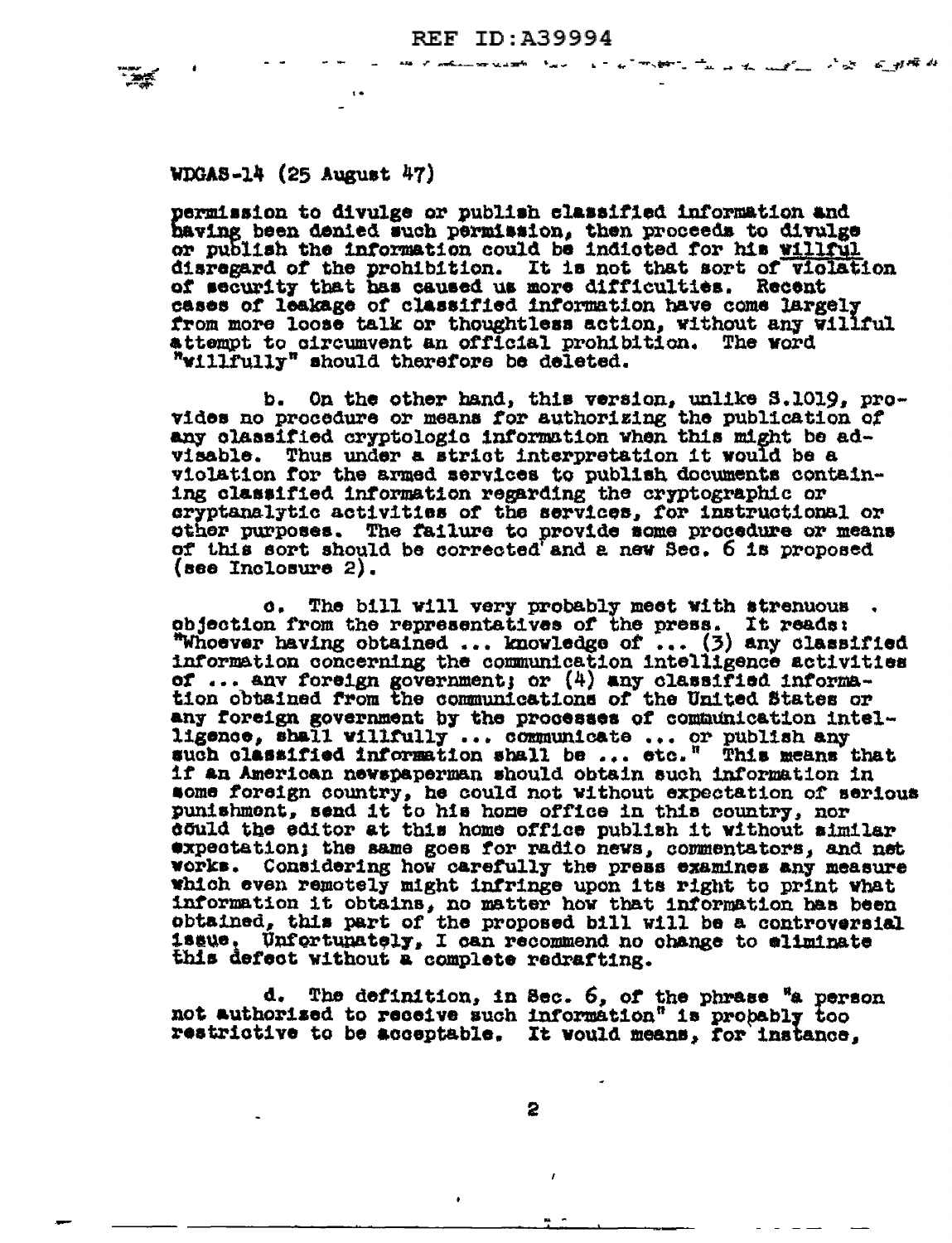## WDGA8-14 (25 August 1947)

that the Secretary of the Treasury could not. without violating the law, disclose to the Secretary of State some classified information concerning a cryptographic system used by one of the agencies or bureaus in the Treasury Department, for example, the Bureau of Internal Revenue or the Bureau of Customs; vice versa, the Secretary of State could not disclose similar in-<br>formation to the Secretary of the Treasury. Nor could any foreign service officer in our diplomatic service, having obtained some information concerning the communication intelligence activities of some foreign government, disclose this in-<br>formation to his superiors, even to the Secretary of State him-<br>self, without violating the law. Also, American citizen abroad, who has in some manner or other obtained similar information and wants to communicate it to some U.S. agency where it might be useful or important, would have to make cortain that the person to whom he discloses the information is authorized to receive it; he would violate the law if he disclosed it to the Ambassador or to any State Department employee in the Embassy-although presumably he would not violate the law if he dis-<br>closed it to the military or naval attache. Furthermore, as the definition in Sec. 6 now stands, it would appear necessary, in a strict interpretation of the definition, that each and every civil service employee or officer assigned to duty in oryptologic work for the government be given written authority<br>to receive such information, such authority to be signed by<br>the Secretary of War, the Secretary of the Navy, or the Attorney<br>General. This is carrying matters It is suggested that Sec. 6 is not necessary and that the defects pointed out could be eliminated by changing the clause "a person not authorized to receive such information. appearing in Sec. 1, to make it read "a person not entitled to receive such information"--this being the wording in the long-standing Espionage Act. The present Sec. 6 can then be deleted.

The proposed bill does not make the "punishment fit .. the orime." It is clear that the disclosure of some piece of minor bureaucratic scandal not even remotely affecting the safety of the U.S., provided only that the information was classified (even as low as restricted) and obtained by the processes of communication intelligence, would be sufficient violation of the law to bring about the imprisonment of the offender for ten years, as well as his fining up to the sum of \$10,000. It is doubtful if so stringent a proposal would meet with acceptance by the Congress, or avoid the blasts of the press. It is recommended that a graduated scale of sanctions and penalties be incorporated.

3

大き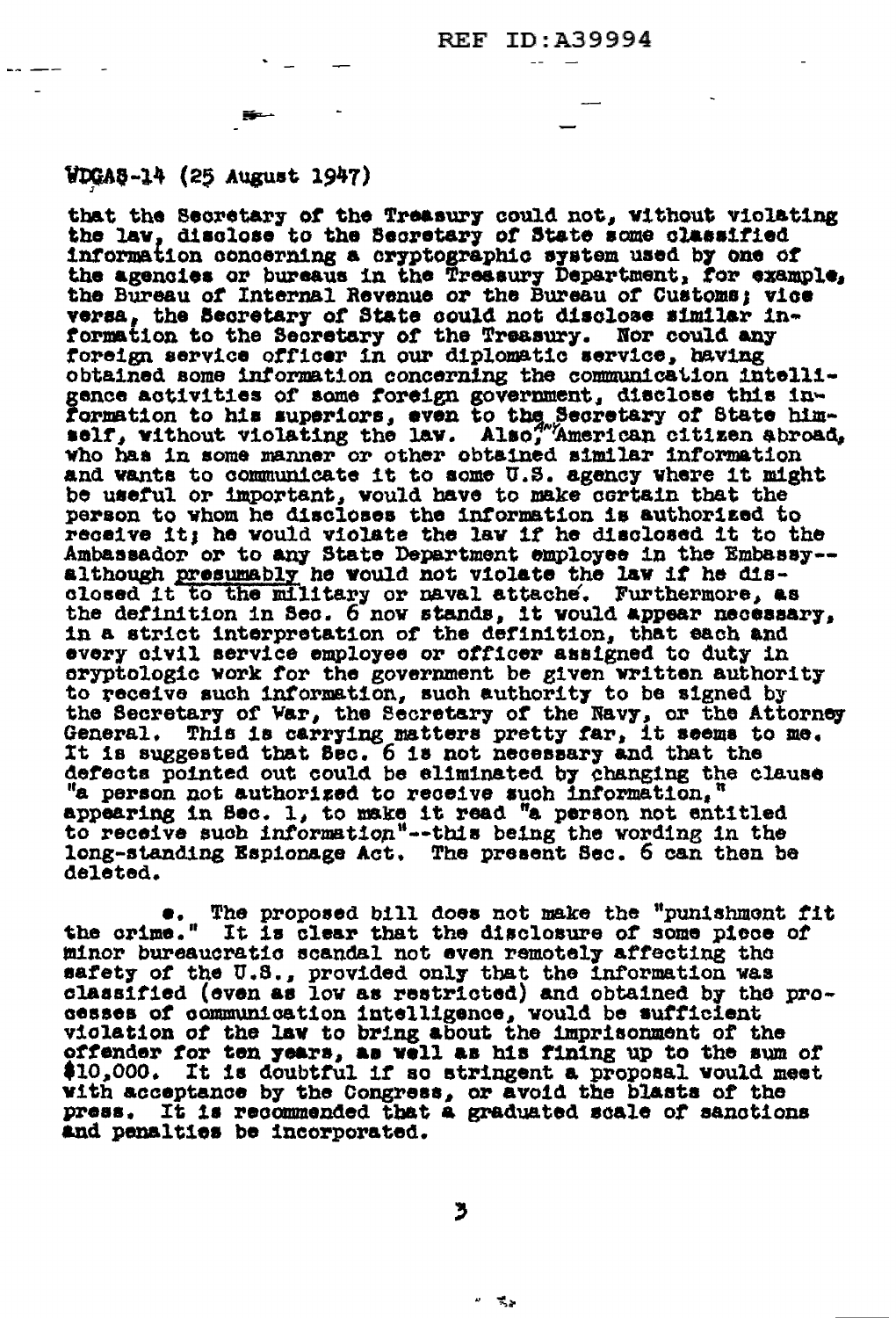## WDGAS-14 (25 August 1947)

 $\sim$  $\mathcal{L}_1$  .

 $x^*$ , The proposed bill makes no allowance for the effects of the passage of time. It would, for example, be a violation of the law to publish anything about the codes and ciphers used by the Federal Army in the Civil War or about the solutions of Confederate ciphers by Federal cryptanalysts in the Civil War; on the other hand, it would not be a violation of the law to disclose information about a new cryptographic system in the research or development stage, provided it did not involve a device or apparatus. It is recommended that the word "currently" be inserted in Sec. 1 before the word "classified", **so as to insure that declassification Would occur from time to** time and that no person's safety could be impaired by a spiteful prosecution based upon disclosure of old and obsolete information.

There might still be some doubt as to whether or s a g. There might still be some doubt as to whether or and the law would really prohibit the disclosure of information transmitted in a U.S. code or cipher. Reference is made here to clause  $(4)$ : "Any classified information obtained from the communications of the United States or any foreign government by the processes of communication intelligence". It is true<br>that the absence of a comma after "United States" probably<br>implies that the qualifying phrase "by the processes of communi-<br>cation intelligence" also applies to " United States", but someday somebody might raise a question in the premises. If the clause is made to read: "Any classified information obtained from the communications of the United States ... by the processes of communication intelligence" it is obvious that such information would have to come from some foreign country, in which case, it would not be classified information within the scope of the definition given in Sec. 2, which requires that the matter be classified "by a United States" government agency". I see no point in including in that clause "communications of the United States" at all, and recommend its deletion.

the definition of the term "communication intelli-<br>gence (Sec. 5) as a field of endeavor" excludes the "intelligence" diself, This may be satisfactory for the purposes of the bill but is somewhat unusual as a definition.

2

... i. The definition in Sec. 6, should be changed to read: "any person vho, or agency which, is...". The definition is pretty complex. Its deletion has been recommended above.

It is doubtful if the title of the bill should remain 1. the it stands. How can the security of the United States be furthered by preventing disclosures of information concerning